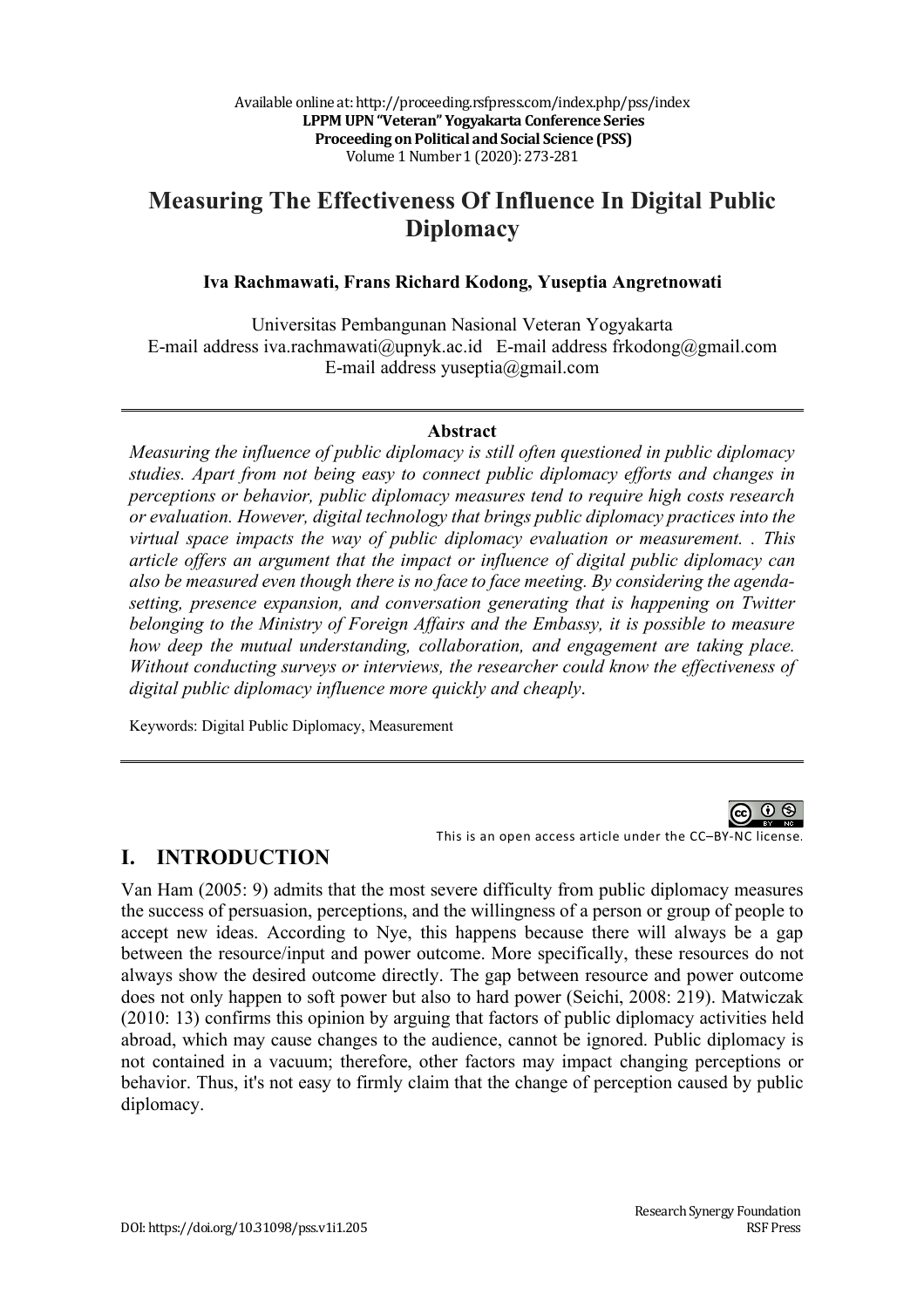Several academics acknowledge the difficulty of measuring the impact of public diplomacy. The difficulties are partly because 1. there are various sources of information that can be obtained by the government which are the basis for changes in their foreign policy so that it is not easy to determine which persuasion has a significant impact on changing policy, 2. it takes time that does not briefly to see the effect of persuasion being carried out so that when the results are obtained, the influential situation or foreign policy has changed, 3. research on the impact of diplomacy is carried out through surveys, in-depth interviews or focus group discussions, which means that it requires a lot of researchers to carry out these activities. As a result, there are few costs incurred to carry out evaluations, 4. the research methods carried out are prone to actors and respondents (Bolgov et al., 2016; Banks, 2011; Layne, 2010).

Even though it is difficult to do, many countries still carry out this measurement to obtain public diplomacy activities — evaluating public diplomacy is government responsibility to the taxpayers. Interview, survey, poll, and focus group discussion methods are frequently used to analyze and measure the performance of public diplomacy. For example, the United Kingdom used the logic model to measure public diplomacy's success by comparing work plans with results (Wilding, 2007). Australia uses the DFAT model, which is based on interviews and opinion surveys (Parliament of Australia. 2007). Meanwhile, the United States of America uses several measurements, ranging from quantitative ones with the Public Diplomacy Model for the Assessment of Performance (PD-MAP) (Matwiczak, 2010) and the Assessment Rating Tool (PART) Program to survey methods through the Advancing Public Diplomacy Impact (APDI). (Banks, 2011).

Along with the development of digital technology, some public diplomacy practices have shifted to new media spaces. This situation leads to the need for a different measurement method. Social media diplomacy, which is believed to be able to spread values and culture more quickly (Van Ham, 2010: 134), on the other hand, provides challenges in measuring the impact of activities in related social media. The challenge due, among other things, not identifying the identity of netizens or accounts that are anonymous. This situation is rather tricky for digital public diplomacy to foster 'trust' as a capital for mutual understanding and even engagement (Correa et al. 2015).

The widespread practice of public diplomacy in digital spaces needs a particular measurement to evaluate the result of digital public diplomacy work. Measuring online activity certainly requires many adjustments because not all respondents can be interviewed, considering that several accounts are anonymous. This article presents some considerations on measures that can be used to assess how deeply digital public diplomacy can carry out traditional public diplomacy functions. Those include the emergence of an understanding of the information conveyed or mutual understanding and mutual engagement or support for activities or ideas offered in content/uploads. This article also provides an argumentation to quickly assess an account's performance in conducting digital public diplomacy.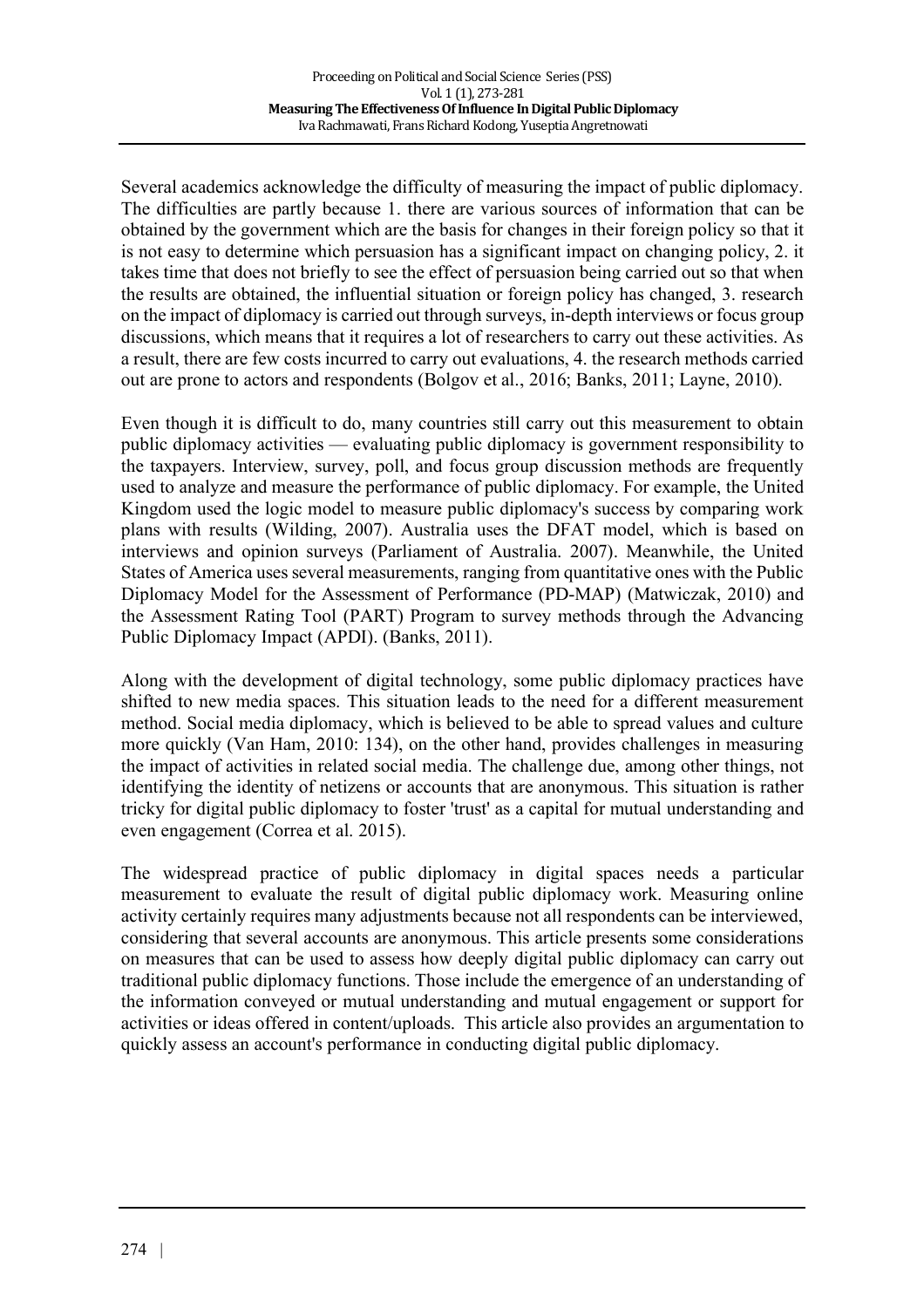## **II. LITERATURE REVIEW**

The widespread use of digital technology by the public impacts their expanding influence on international discourse, encouraging public diplomacy to adopt social media facilities to support its activities. As part of public diplomacy, social media to build individual perceptions in the international public has led some academics to interpret digital diplomacy in a narrow sense, namely diplomatic activities using social media. Social media provides a platform for unconditional communication and has become a powerful communicator's tool. There are various kinds of social media that international actors use, but the most popular are Twitter, Facebook, Instagram, YouTube, Periscope, and Snapchat. Social media allows the state to communicate directly with the public and disseminate information quickly. Information can even be doubled when the public re-uploads the information content. The influence will be even more substantial when the public re-uploads and gives positive comments because public trust has grown in the related content. (Holmes,2013: 6) and (Hanson,2011) notes on the e-diplomacy show that e diplomacy is diplomacy carried out through social media. Networks that can be generated by social media are one of the reasons for diplomats to start disseminating information using the internet.

Apart from efficiently disseminating information, social media also allows the public, who previously were only the target of diplomacy, to become part of the diplomatic effort. The breadth of knowledge and moving in virtual space results in a freer situation for anyone who enters it. Thanks to the low cost, social media users are increasingly active in seeking information and processing their data. They have the ability to deliver their own opinions and open up new communications in the public arena. The government, which does not want to lose relevance and valuable access, is starting to provide opportunities for public participation in deliberately opened and organized spaces. Thus, government efforts emerged to foster mutual understanding, engagement, cooperation, or collaboration on social networks.

This kind of effort is deeply embedded in public diplomacy, where the government must manage its relationship with the public to promote policy agendas and policy change. If public diplomacy adopts social media, these efforts will move from offline to online. Many platforms were created to reach out to the public and build public perceptions in line with the government's goals. Building perceptions in line with the government's goals is certainly not easy. Social media provides an excellent opportunity for the public to express their political views, so it is not uncommon for social media to become a media for contesting state policies.

A narrow understanding of digital diplomacy is also proposed by (Manor and Segev,2015), which defines digital diplomacy as using social media by the state to gain its foreign interests and manage its national image. They note that digital diplomacy exists at two levels: foreign ministries and embassies located worldwide. By operating at these two levels, the state can disseminate foreign policy and influence the public at home and abroad. It can adapt foreign policies and messages to local audiences' unique characteristics concerning history, culture, values , and traditions. On the other hand, the government can obtain opinions and responses on disseminating information and images that they promote.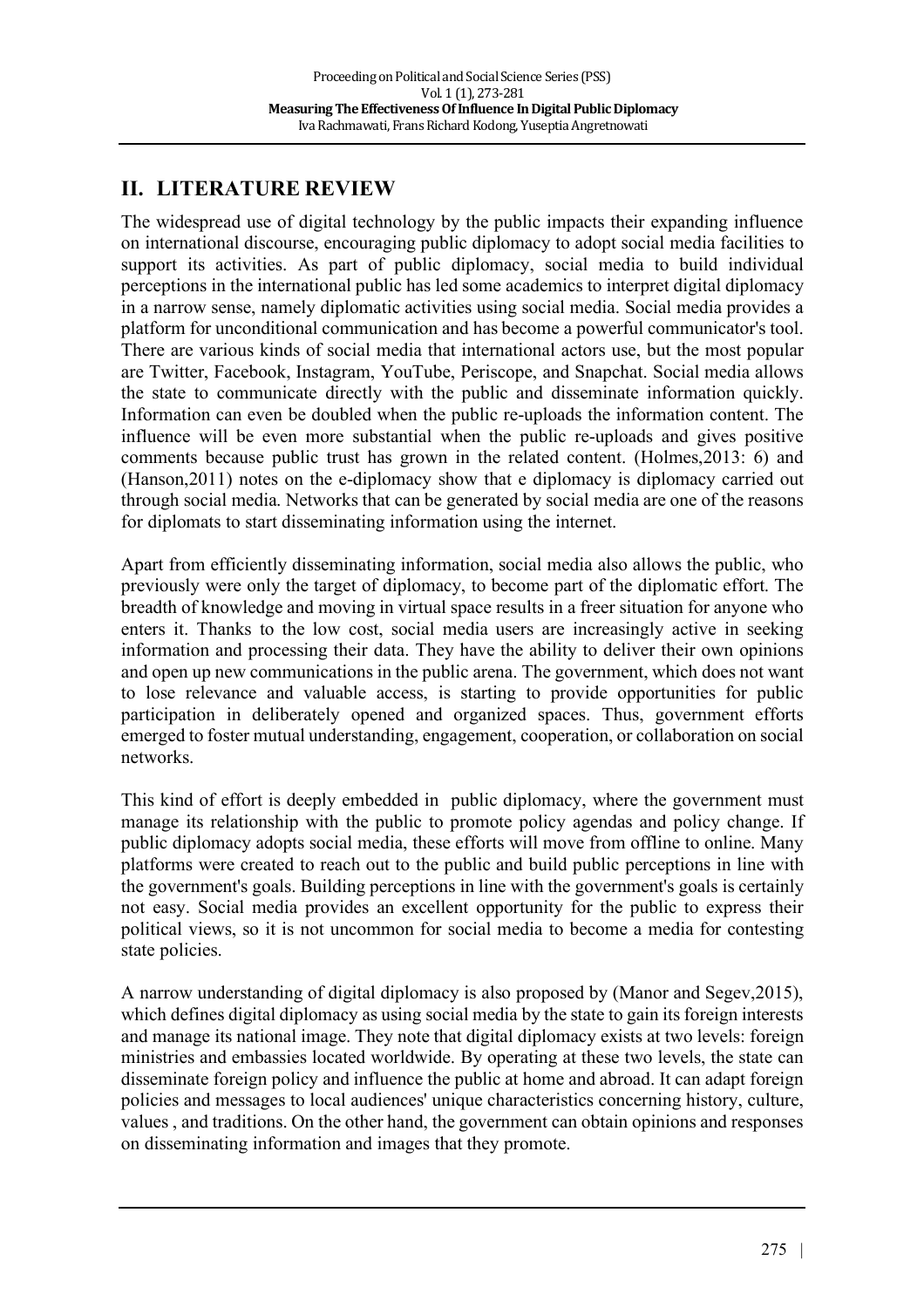The social media platform allows anyone to communicate, so digital diplomacy brings diplomats to communicate directly with other diplomats and the public regarding foreign policy or additional information related to diplomatic activities and international issues. Raschika (2018) mentioned that social media allows diplomats to observe events, gather information, and identify key influencers. They also provide a channel to influence netizens through traditional means. They can assist in the consultation process, formulate policies, and help share ideas. Through social media, netizens can (1) interact with messages on the same platform, (2) spread their content, and (3) create their network (Arsenault, 2009). Rybalko and Seltzer (2010) believe that websites and social networks provide useful information to the public and are easy to use. Lewis (2014) defines digital diplomacy as using digital communication tools (social media) by diplomats to communicate with each other and with the general public.

Social media facilities that allow each participant to exchange messages, ideas, or opinions make it seem as if they can meet in person, especially when social media has facilities for conducting video calls or video conferences, podcasts, etc. (Richard H. Solomon,1997), president of the United States Institute of Peace (USIP), called it virtual diplomacy, namely "social, economic, and political interactions that are mediated through electronics." Although not real (direct), virtual diplomacy is real diplomacy - in the sense that there are authoritative interactions between different government officials. Meanwhile, the Virtual Diplomacy Initiative defines virtual diplomacy as a change in diplomacy related to a global network's emergence. This term includes decision-making, coordination, communication, and practice of international relations carried out with the help of information and communication technology "(United States Institute of Peace, 2006).

(Meanwhile, Smith ,1999) indicates that virtual space is increasingly providing opportunities for everyone to become a diplomat for their interests in capturing social media platforms, enabling everyone to participate in expressing their opinions or opinions. It defines virtual diplomacy as the behavior of what has been considered classical diplomacy in the past. Still, it is now an activity that is carried out differently because of changes in technology and because it is being practiced by more people, including many who are not professional diplomats.

### **III. RESEARCH METHODOLOGY**

This article's research method is qualitative, namely by using several papers and documents supporting arguments. A qualitative research method is a research that intends to understand the phenomena experienced by research subjects. For example, behavior, perception, motivation, action, etc., holistically, and utilizing descriptions in the form of words and language, in a specific natural context, and by using various natural methods (Moleong, 2005: 6). A reference is a research article about using some features owned by social media that users can use to show their responses to content uploaded by users Using ( Bjola and Jiang's Comparative Analysis, 2015), to find out the depth of mutual understanding, collaboration, and engagement. The research used Twitter belonging to the Indonesian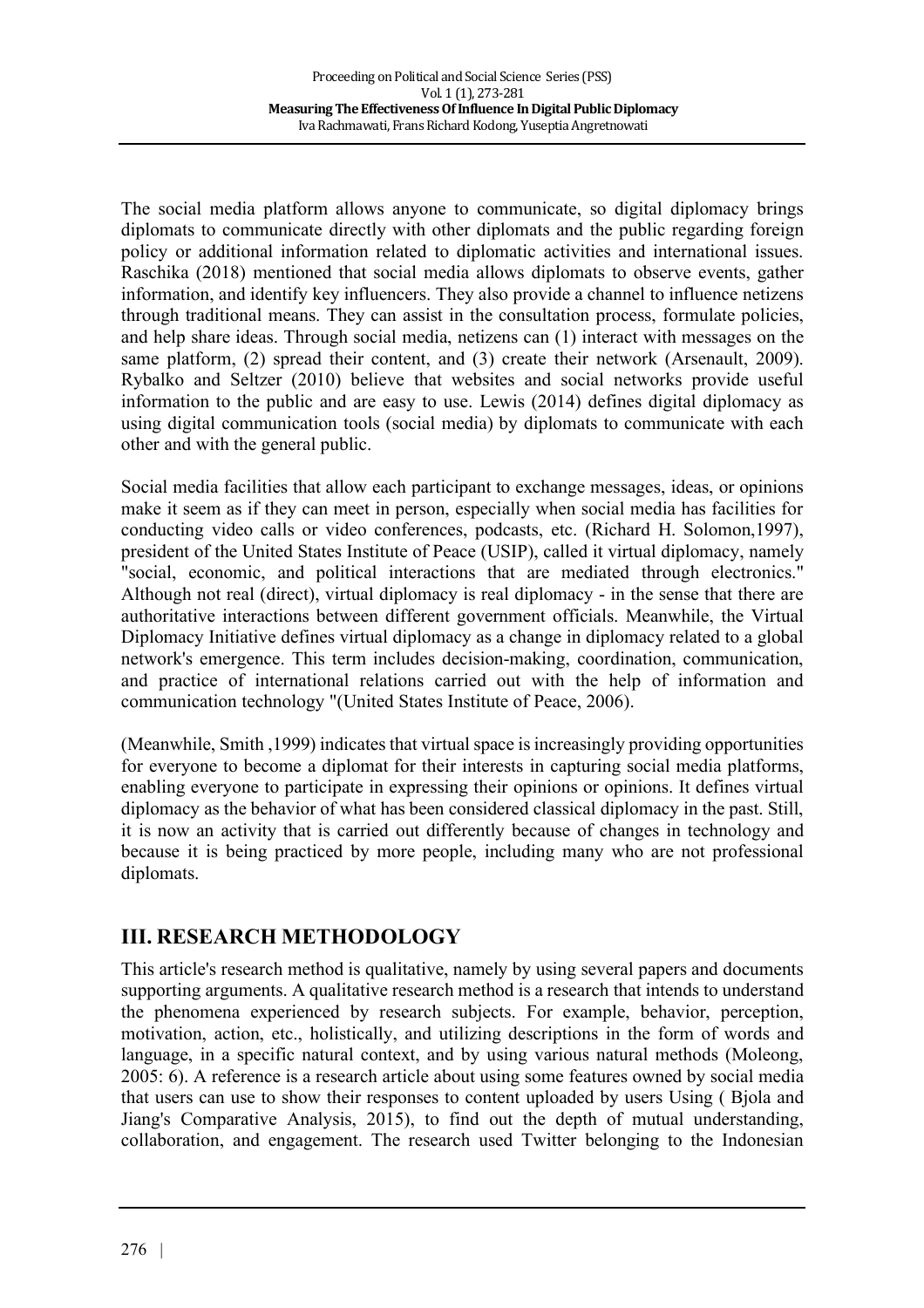Embassy and the Indonesian Ministry of Foreign Affairs as a basis for consideration for the formation/compilation of measurements.

## **IV. FINDING AND DISCUSSION**

The impact of digital public diplomacy can be studied through 3 things to find out how much mutual understanding, collaboration, and engagement are taking place. This measurement was conducted by looking at the agenda-setting, presence expansion, and conversation generating on Twitter. First, to find out how effective the agenda-setting is, it can be measured by the number of "likes" obtained through each upload. Before counting the number of "likes," which can be interpreted as approval or support towards the content, the researcher must establish the agenda-setting in advance. The classification of agenda-setting referring to the objectives of public diplomacy, namely:

1. Service functions/protection of Indonesian citizens classified through keywords related to diplomatic services. Currently, document processing at the Indonesian Embassy or Indonesian Consulate can be done online. Examples of keywords that can be used (can be with hashtags or without hashtags) include 'Document,' 'WNI,' and #NegaraMelindung, # Covid19.

2. The function of negotiating classified through keywords related to diplomacy carried out by countries for example, 'Diplomatic Relations,' 'Bilateral Relations' and 'Cooperation' and #IniDiplomasi, #SahabatKemlu, #MenluRetno, #FMMarsudi, #RintisKemajuan progress, #BatikDiplomacy, # IndonesianWay, #DigitalDiplomacy. #DiplomasiCulinary.

3. Information function regarding Indonesia's role and attitude in the international world classified through keywords related to state policies related to international phenomena such as 'United Nations,' 'ASEAN,' 'Multilateral Cooperation.' 'Rohingya'; 'Palestine', 'Syria'. 'Iraq', 'ISIS', and the hashtags #IndonesiaUntukDunia, #CounterTerrorism. #DiplomacyforPeaceand Prosperity. In addition to information about international phenomena, domestic issues can also attract world attention. Related to Indonesia, keywords that can be used are, for example, 'Papua,' 'Palm Oil,' 'Border' and 'Indonesian Democracy' and the hashtag #BaliDemocracyForum

The number of "like" in each upload shows whether the content is quite popular or not. The number of "likes" also shows the mutual understanding aspect amongst the netizen toward the contents. The total number of likes obtained compared to the number of followers that the account has on shows how high or low the understanding is obtained from netizens and account owners.

Second, to find out the high or low level of collaboration will be determined by how many times each keyword is retweeted or re-uploaded. It can also help determine what messages are re-uploaded most frequently to select the public's preference for re-uploads of messages. The retweet or re-uploads also shows the breadth or presence expansion. (Sevin and Ingehoff 2018) conducted research to determine how retweets were carried out and by anyone to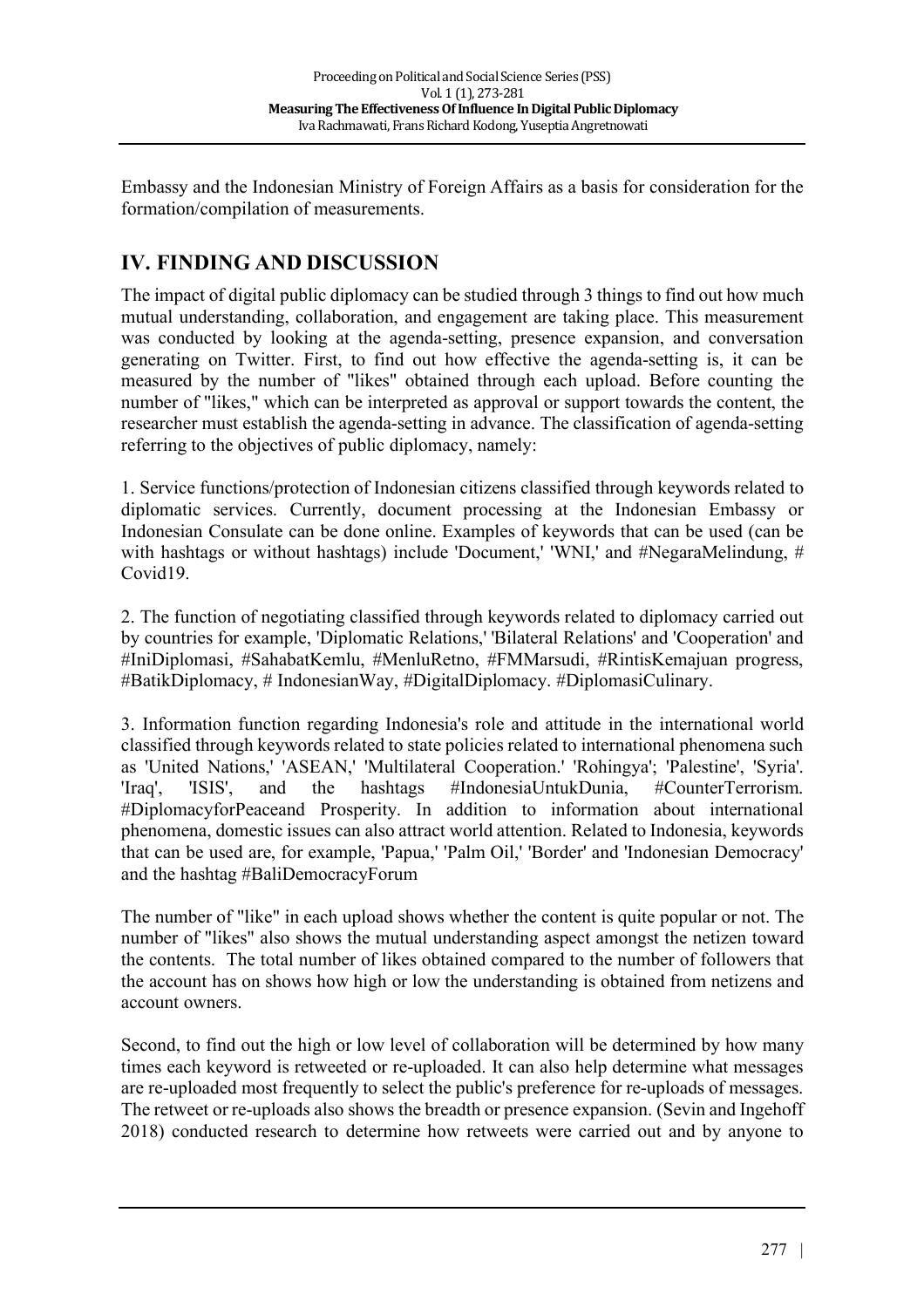assess the extent of public diplomacy's impact on specific topics by four countries. This research can analyze the distribution and number of retweets per upload. Thus, this method can be borrowed to assess the depth of collaboration that occurs and on what content high or low distribution occurs.

From the keywords created, it can also be determined how often conversation generating or dialogue/response occurs in comments to measure engagement. The more comments and reactions by the admin show the success of generating conversation generating. From this measurement, it can also be seen which agendas have high conversations and which are not. New media such as Twitter allow for immediate feedback. Instant feedback is made possible with the reply feature on Twitter, which can be received directly by the account mentioned in a notification. Nasrullah interpreted interactivity in the new media as the change in netizens as objects that were the target of the message but had an important role, namely being the subject. Changes in the medium's meaning have renewed the audience's position to be more interactive with the message (Nasrullah, 2016: 14).

Although not directly interacting, interaction via computer media still meets the communication criteria referred to as Computer-Mediated Communication (CMC) or computer-mediated communication. The communication process between the Indonesian Embassy or the Ministry of Foreign Affairs and its audiences, both in the interests of news distribution and a two-way communication medium, is mediated by technology designed, created, and used to enable data exchange information. This communication is part of CMC because it fulfills CMC's aspects, as expressed by (Marc Smith (1995, in Nasrullah, 2016). First, contact or interaction in the cyber world does not require the existence and similarity between cyber media users when the interaction function takes place. Interactions do not have to be in the same place and time as face-to-face or telephone communication. Indonesian Embassy and Ministry of Foreign Affairs can send messages from anywhere as long as they are connected to a computer or the internet, and so can their audience. At any time, these interactions can occur. The Indonesian Embassy or the Ministry of Foreign Affairs can issue a tweet in the morning, then the audience can respond during the day. The Indonesian Embassy or the Ministry of Foreign Affairs can reply to the response at night, and the communication can still occur.

## **V. CONCLUSION AND FURTHER RESEARCH**

Digital technology has provided an opportunity to measure and assess the impact of public diplomacy performance more easily and quickly. In digital public diplomacy held through social media, we can still find several interactions and responses that can be used to measure the effectiveness of public diplomacy performance, including agenda setting, presence expansion, and conversation generating. Features on social media such as Twitter allow the measurement to be carried out. Twitter provides a like button to show agreement or mutual understanding. The retweet feature offers expansion and the depth of collaboration and conversation degenerating or dialogue opportunities to occur as the beginning of the engagement.

.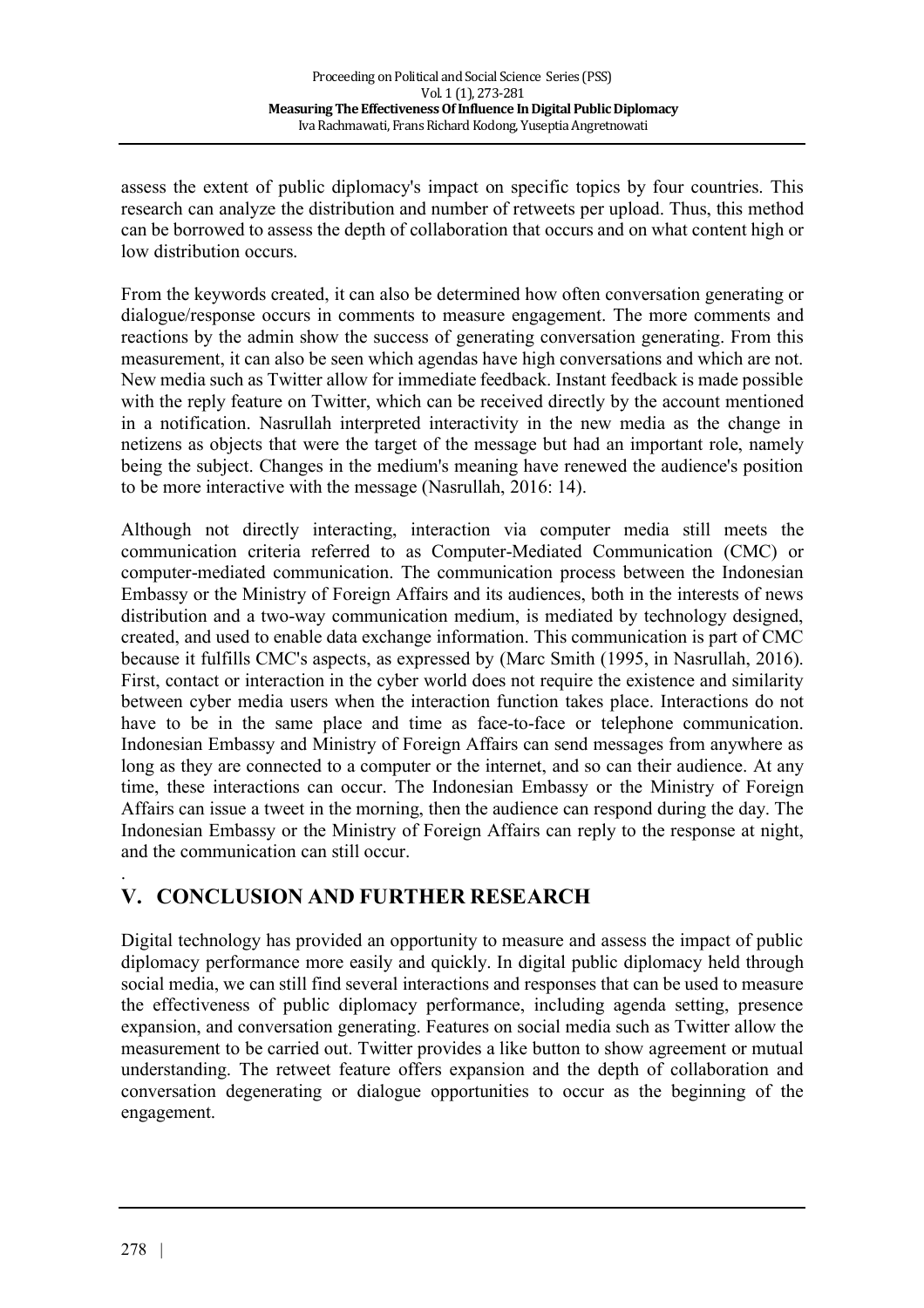However, the method of measuring digital public diplomacy involves big data. It needs other methods such as the Opinion Mining method to summarize and assess large amounts of data. The next research can use the Opinion Mining method in measuring agenda setting, presence expansion, and conversation generating. Thus, the proposed method can become an alternative besides survey and interview methods such as those carried out in APDI, PART, PD-MAP, and Logic Model.

### **REFERENCES**

- Banks, Robert. 2011. A Resource Guide to Public Diplomacy Evaluation. Los Angeles: Figueroa Press.
- Bjola, Corneliu, and Lu Jiang. 2015. "Social Media and Public Diplomacy: A Comparative Analysis of the Digital Diplomatic Strategies of the E.U., U.S., and Japan in China." Dalam Corneliu Bjola dan Marcus Holmes (eds.) .Digital Diplomacy: Theory and Practice, London and New York: Routledge
- Bolgov, Radomir, Sergey Bogdanovich, Vatanyar Yag'ya, and Marina Ermolina. 2016. "How to Measure Digital Diplomacy Efficiency: Problems and Constraints." Springer International Publishing. DOI: 10.1007/978-3-319-49700-6\_18.
- Chen, Po-chi. 2012. " Public Diplomacy as China's Smart Power Strategy in an Information Age: Case Study of Anti-Carrefour Incident in 2008". International Journal of China Studies. Vol. 3, No. 2, August 2012. https://mountainrunner.us/2010/10/a\_notional\_model\_for\_evaluatin/
- Correa, Denzil, Leandro Araújo Silva, Minack Mondal, Fabrício Benevenuto, Krishna P. Gummadi. 2015. "The Many Shades of Anonymity: Characterizing Anonymous Social Media Content." International AAAI Conference on Web and Social Media (ICWSM).
- Cowan, Geoffrey, and Amelia Arsenault. 2008. "Moving from Monolog to Dialogue to Collaboration: The Three Layers of Public Diplomacy." Annals of the American Academy of Political and Social Science, Vol. 616. Sage Publications
- Eddyono, Subarkah, A. 2013. "Twitter: Kawan, Sekaligus Lawan Bagi Redaksi Berita". Journal Communication Spectrum, 3 (1), http://jurnal.bakrie.ac.id/index.php/Journal\_Communication\_spectrum/article/view/766.
- Fitzpatrick, Kathy R. 2010." U.S. Public Diplomacy's Neglected Domestic Mandate." CPD Perspective on Public Diplomacy Paper 3. USC Center on Public Diplomacy: the Annenberg School.
- Ham, Peter Van. 2005. "Power, Public Diplomacy, and the Pax Americana." Dalam Jan Melissen. The New Public Diplomacy, Soft Power in International Relations. New York: Palgrave McMillan.
- Hanson, F. 2012. Baked In And Wired: Ediplomacy@State, Foreign Policy Paper Series No 30 (Pp. 1–41), Washington, Dc: Brookings Institution.
- Holmes, Marcus, Ph.D. 2013. "What Is e-Diplomacy?"—Paper Prepared For The 2013 7theuropean Consortium For Political Research General Conference In Bordeaux.
- Kent, M. L., & Taylor, M.2018. "Building Dialogic Relationships Through The World Wide Web." Public Relations Review, 24(3).
- Layne, Christopher. 2010. "The Unbearable Lightness of Soft Power." Dalam Inderjeet Parmar and Michael Cox ed. Soft Power and U.S. Foreign Policy Theoretical, Historical and Contemporary Perspectives. New York: Routledge.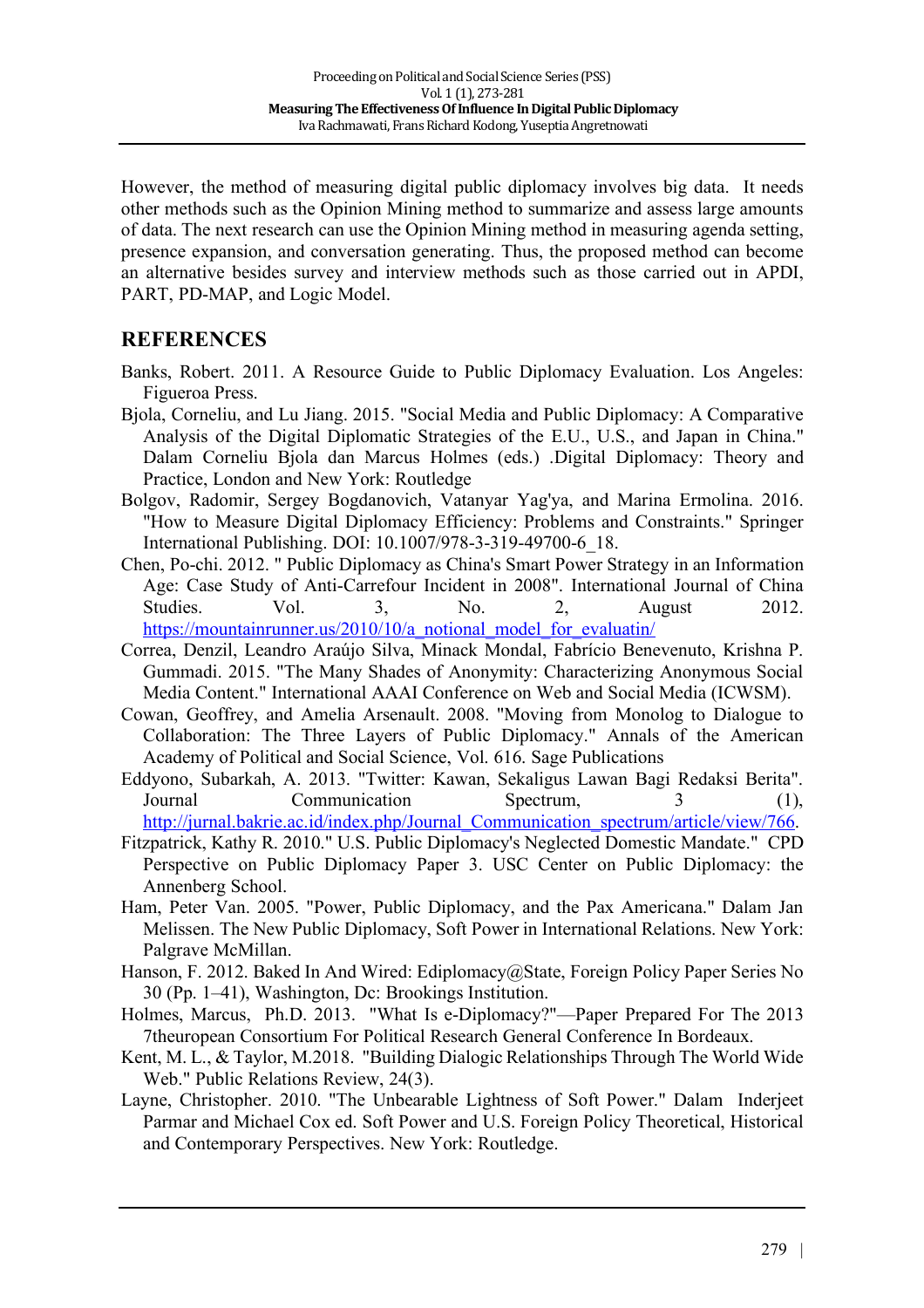- Lewis, Dev. 2014. "Digital Diplomacy." http://www.gatewayhouse.in/%20digitaldiplomacy-2/
- Manor, I., and C. Segev. 2015." America's Selfie: How The U.S. Portrays Itself On Its Social Media Accounts." in Bjola, C, and Holmes, M. (eds) Digital Diplomacy: Theory and Practice. New York: Routledge.
- Matwiczak, Kenneth PhD. 2010. "Public Diplomacy Model for the Assessment of Performance." Policy Research Project Report Number 170. Lyndon B. Johnson School of Public Affairs. ISBN 978-0-89940-788-3.
- McCombs, M. E. 2004. Setting the agenda: the mass media and public opinion. Malden, MA: Blackwell Publishing, Inc.
- McQuail, D. 2008. McQuail's Mass Communication Theory (5 ed.). London: SAGE Publications Ltd.
- Melissen, Jan. 2005. "The New Public Diplomacy: Between Theory and Practice," in Jan Melissen (Ed.), The New Public Diplomacy: Soft Power in International Relations Houndmills: Palgrave Macmillan.
- Nasrullah, Rulli, Dr. M.Si., 2014. Teori dan Riset Media Siber. Yogyakarta: kaki Langit Kencana.
- Pamment, James. 2013. New Public Diplomacy In The 21st Century: a Comparative Study of Policy And Practice. Routledge New Diplomacy Studies. London; New York: Routledge.
- Parliament of Australia. 2007. "Chapter 13 The evaluation of Australia's public diplomacy programs".

https://www.aph.gov.au/Parliamentary\_Business/%20Committees/Senate/Foreign\_Affai rs Defence and Trade/Completed inquiries/2004-07/public\_diplomacy/report/c13%20.

- Rauschnabel, Philipp A. Pavica Sheldon, and Erna Herzfeld. 2019. "What Motivates Users to Hashtag on Social Media?". Psychology and Marketing.
- Renken, Wiekke. 2014. "Social Media Use in Public Diplomacy A Case Study of the German Missions' Facebook use Thesis MSc in Strategic Public Relations." Thesis. Lund University.
- Rybalko, S., & Seltzer, T. 2010. "Dialogic Communication in 140 Characters or less: How Fortune 500 Companies Engage Stakeholders Using Twitter". Public Relations Review. 36 (4), 336-341.
- Seiichi, Kondo. 2008. "Wielding Soft Power The Key Stages of Transmission and Reception." Dalam Watanabe Yasushi dan David L. McConnell, ed. 2008. Soft Power Superpowers Cultural and National Assets of Japan and the United States. New York: M.E.Sharpe Inc.
- Sevin, Efe, and Usadiana Ingenhoff. 2018. "Public Diplomacy On Social Media: Analyzing Networks And Content." International Journal Of Communication. 12(2018), 3663–3685.
- Solomon, Richard H. (1997). The Information Revolution And International Conflict Management [Online]. United States Institute Of Peace. https://www.usip.org/Pubs/Peaceworks/%20Virtual18/Inforev\_18.Html.
- Smith, Gordon S. 1999. Reinventing Diplomacy: A Virtual Necessity [Online]. United States Institute Of Peace. Available From: